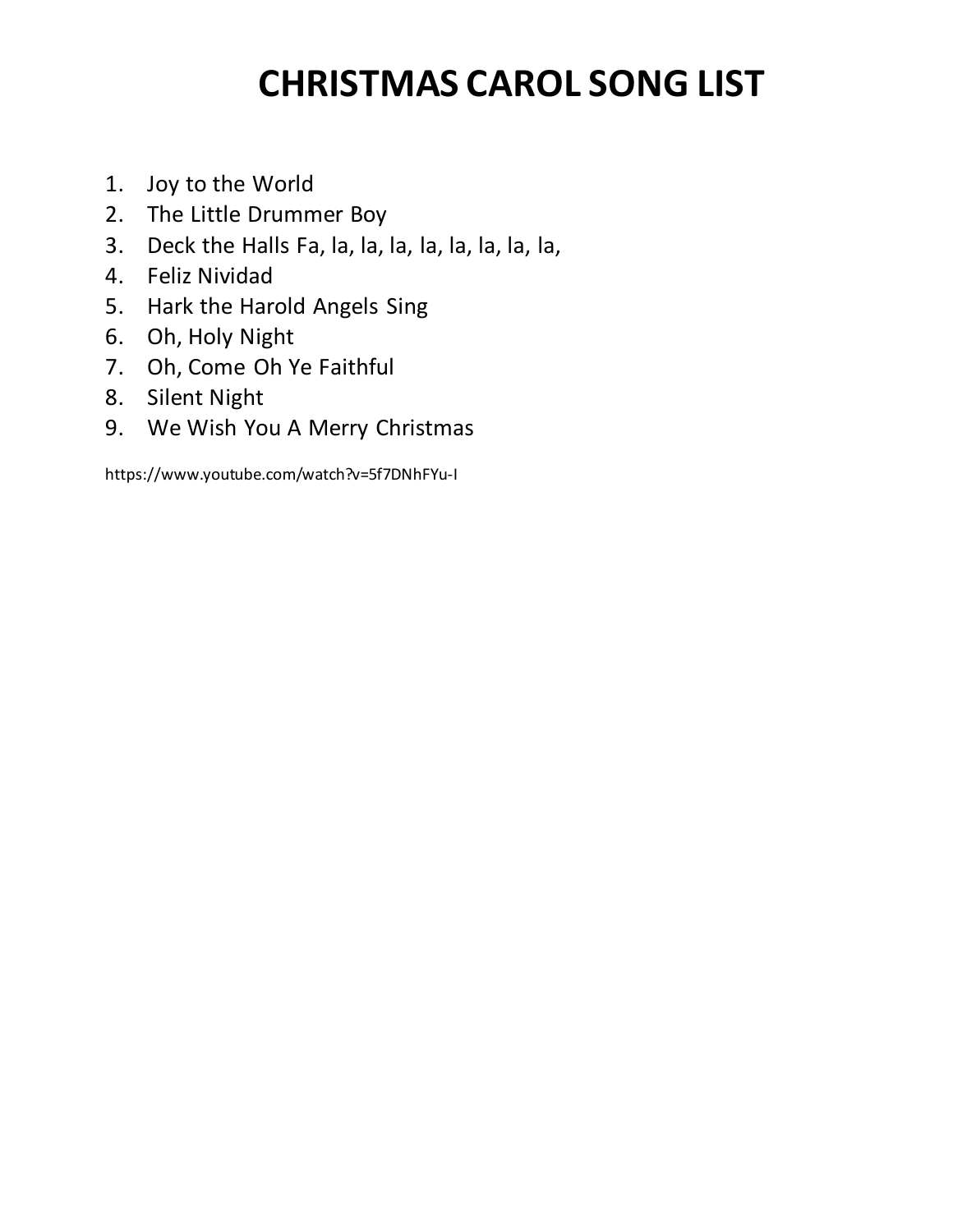#### **Joy to the World**

Joy to The world! the Lord is come Let earth receive her King Let ev'ry heart prepare him room And heaven and nature sing And heaven and nature sing And heaven and nature sing

Joy to the world! the Savior reigns Let men their songs employ While fields and floods, rocks, hills and plains Repeat the sounding joy Repeat the sounding joy Repeat the sounding joy

He rules the world with truth and grace And makes the nations prove The glories of His righteousness And wonders of His love And wonders of His love And wonder wonders of His love

## **The Little Drummer Boy**

Come they told me Pa rum pum pum pum A new born King to see Pa rum pum pum pum

Our finest gifts we bring Pa rum pum pum pum To lay before the kIng Pa rum pum pum pum, rum pum pum pum, rum pum pum pum

So to honor Him Pa rum pum pum pum When we come

Little baby Pa rum pum pum pum I am a poor boy too Pa rum pum pum pum I have no gift to bring Pa rum pum pum pum That's fit to give our King Pa rum pum pum pum, rum pum pum pum, rum pum pum pum

Shall I play for you Pa rum pum pum pum On my drum

Mary nodded Pa rum pum pum pum The ox and lamb kept time Pa rum pum pum pum I played my drum for Him Pa rum pum pum pum I played my best for Him Pa rum pum pum pum, rum pum pum, rum pum pum pum

Then He smiled at me Pa rum pum pum pum Me and my drum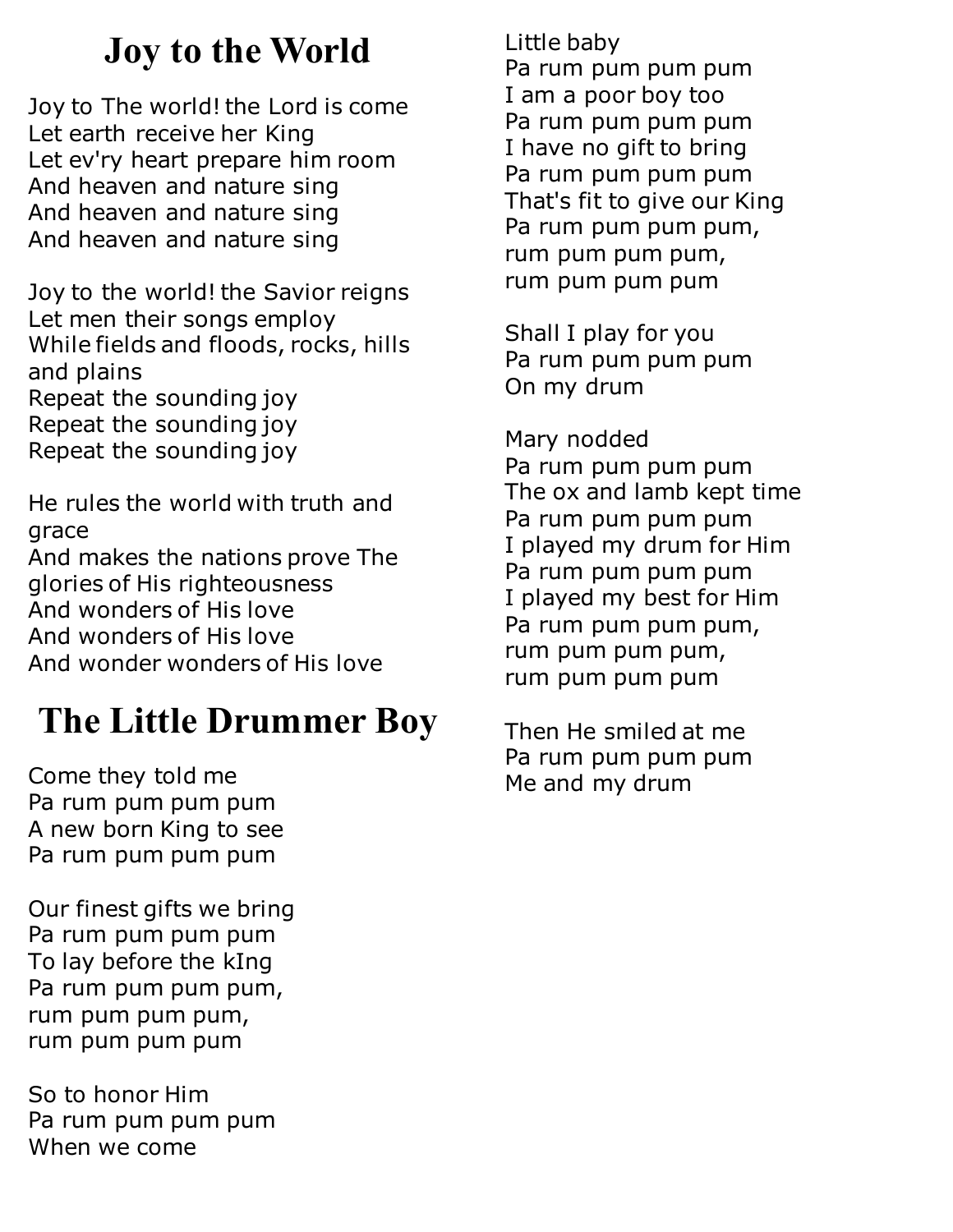#### **Deck the Halls**

Deck the halls with boughs of holly, Fa la la la la la la la!

'Tis the season to be jolly, Fa la la la la la la la! Don we now our gay apparel, Fa la la la la la la! Troll the ancient Yuletide carol, Fa la la la la la la la!

See the blazing yule before us, Fa la la la la la la la! Strike the harp and join the chorus, Fa la la la la la la la!

Follow me in merry measure, Fa la la la la la la! While I tell of Yuletide treasure, Fa la la la la la la la!

Fast away the old year passes, Fa la la la la la la la! Hail the new, ye lads and lasses, Fa la la la la la la! Sing we joyous all together! Fa la la la la la la! Heedless of the wind and weather, Fa la la la la la la la!

### **Feliz Navidad**

Feliz Navidad Feliz Navidad Feliz Navidad Prospero Ano y Felicidad.

Feliz Navidad Feliz Navidad Feliz Navidad Prospero Ano y Felicidad. I wanna wish you a Merry Christmas I wanna wish you a Merry Christmas I wanna wish you a Merry Christmas From the bottom of my heart.

#### **Hark! The Herald Angels Sing**

Hark! the herald angels sing, "Glory to the newborn King!" Peace on earth, and mercy mild, God and sinners reconciled Joyful, all ye nations, rise, Join the triumph of the skies; With th' angelic host proclaim, "Christ is born in Bethlehem." Hark! the herald angels sing, "Glory to the newborn King!"

Christ, by highest heav'n adored: Christ, the everlasting Lord; Late in time behold him come, Offspring of the favored one. Veil'd in flesh, the Godhead see; Hail, th'incarnate Deity: Pleased, as man, with men to dwell, Jesus, our Emmanuel! Hark! the herald angels sing, "Glory to the newborn King!"

Hail! the heav'n born Prince of peace! Hail! the Son of Righteousness! Light and life to all he brings, Risen with healing in his wings Mild he lays his glory by, Born that man no more may die: Born to raise the sons of earth, Born to give them second birth. Hark! the herald angels sing, "Glory to the newborn King!"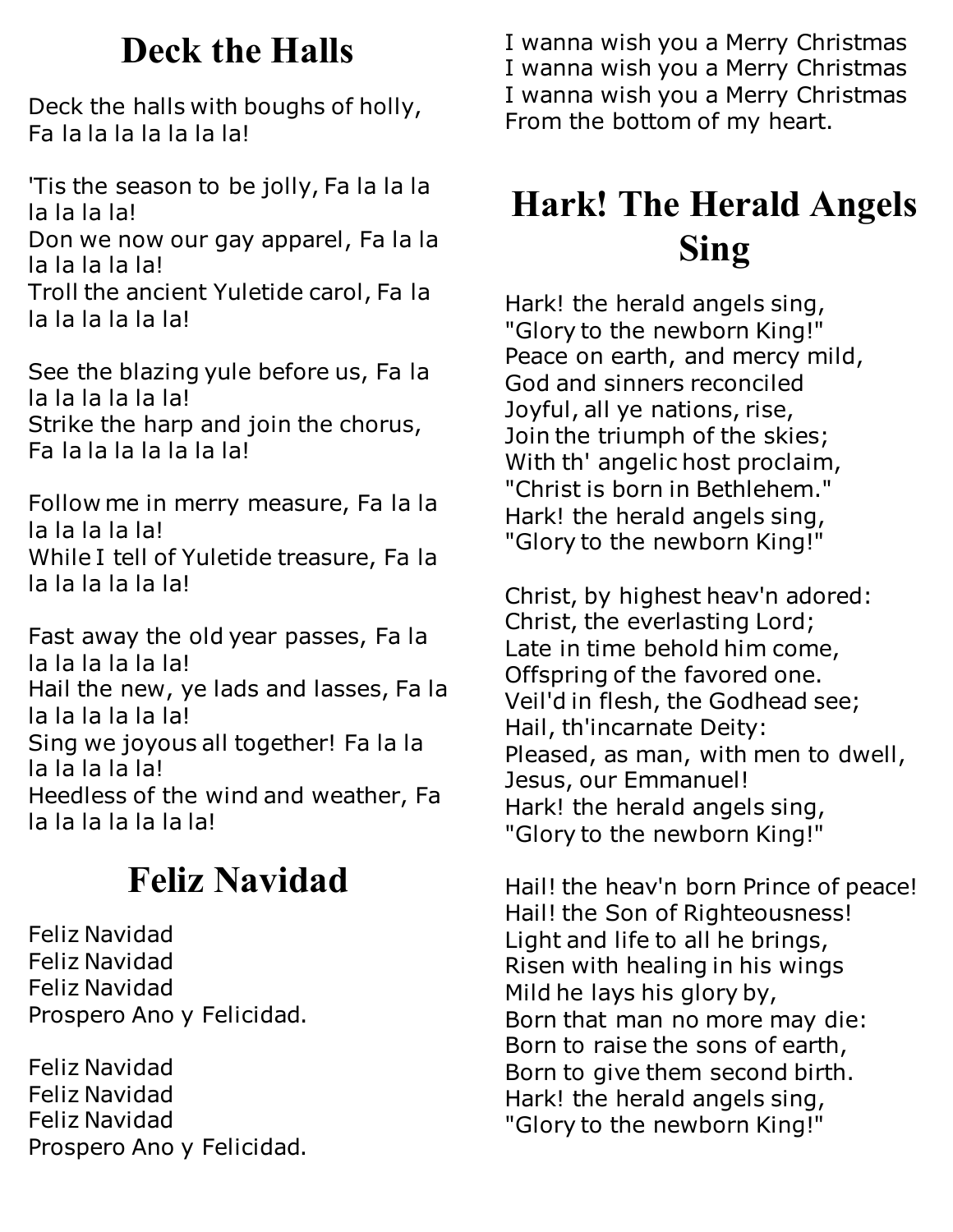## **O Holy Night**

O Holy Night!

The stars are brightly shining It is the night of the dear Savior's birth!

Long lay the world in sin and error pining

Till he appear'd and the soul felt its worth.

A thrill of hope the weary soul rejoices

For yonder breaks a new and glorious morn!

Fall on your knees Oh hear the angel voices Oh night divine Oh night when Christ was born Oh night divine Oh night divine

Led by the light of Faith serenely beaming

With glowing hearts by His cradle we stand

So led by light of a star sweetly gleaming

Here come the wise men from Orient land

The King of Kings lay thus in lowly manger

In all our trials born to be our friend

Truly He taught us to love one another

His law is love and His gospel is peace

Chains shall He break for the slave is our brother

And in His name all oppression shall cease

Sweet hymns of joy in grateful chorus

raise we, Let all within us praise His holy name

# **O Come All Ye Faithful**

O come, all ye faithful, Joyful and triumphant, O come ye, O come ye to Bethlehem. Come and behold Him, Born the King of Angels!

O come, let us adore Him, O come, let us adore Him, O come, let us adore Him, Christ the Lord.

Sing, alleluia, All ye choirs of angels; O sing, all ye blissful ones of heav'n above. Glory to God In the highest glory!

O come, let us adore Him, O come, let us adore Him, O come, let us adore Him, Christ the Lord.

Yea, Lord, we greet Thee, Born this happy morning; Jesus, to Thee be the glory giv'n; Word of the Father, Now in the flesh appearing,

O come, let us adore Him, O come, let us adore Him, O come, let us adore Him, Christ the Lord.